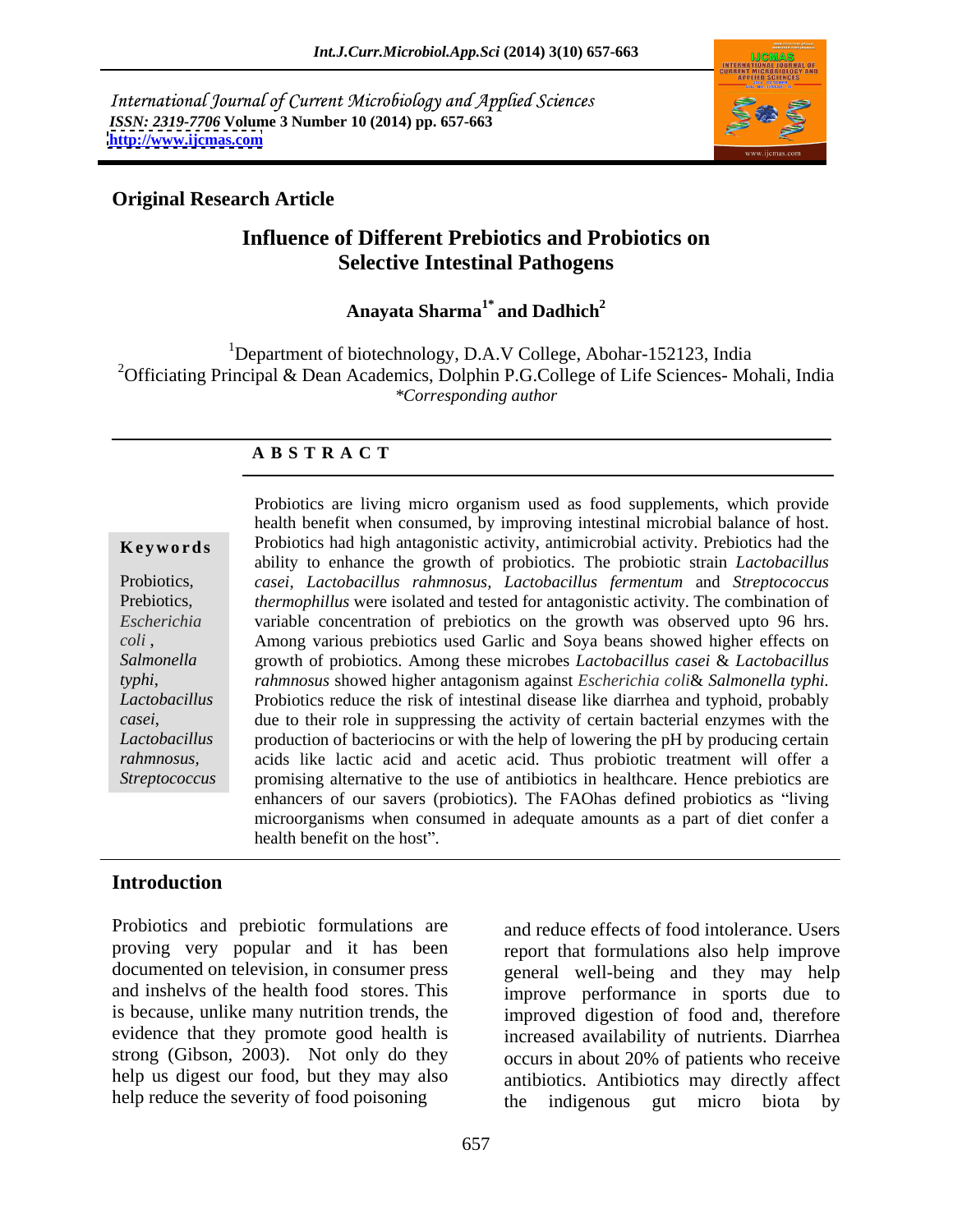compromising colonization resistance and cultures, National Dairy Research Institute, favoring the growth of pathogenic micro organisms. Indigenous intestinal bacteria protect the host from infection by exogenous Two strains of pathogens were included in pathogens and opportunistic bacteria that are present in the gut. Thimechanism of protection is termed colonization resistance. Preparation of Inoculum

Prebiotics can be defined as nutrients and 48hrs of incubation, and was inoculated with constituents of food which our gut flora feed inoculation loop, transferred to 5% peptone upon thus increasing their number. water. The inoculum strength was checked Prebiotics include Fructo Oligo Saccharides, which are found naturally in many plants including onion, wheat, garlic, chicory roots and artichokes where they function as storage carbohydrates and some in some pulses, fruits and some cereal products. These compounds are called as non digestible oligosaccharide (NDOs) These effects include serving as sources of energy, regulation of gene expression and cell differentiation and anti-inflammatory Garlic L.25ml, 2.5ml, 5ml were used; in properties. Prebiotics have also been incorporated into supplements and and incubated at 37°C. Results were functional foods, in order to exert positive effects on digestion, the immune system. Structurally they are mixture of polymers (chain repeats of same unit molecule) and oligomers comprising branching chains between 10-60 repeat units. Other prebiotics well dividend as a method as Inulins, Lactilol, Soyoligosaccharides, Xylo oligosaccharides, Lactulose, **Well Diffusion Method -** Two strains of

Media Required: MRS Agar (Hi Media) at

**Microbial culture:** Four probiotic strains; *rahmnosus, Lactobacillus fermentum* and *Streptococcus thermophillus* were obtained from the National Collection of Dairy

Karnal (Haryana).

study *E.coli,& S. typhi.*

## **Preparation of Inoculum**

**Prebiotics** and **Prebiotics** and **Prebiotics** and **Prebiotics** and **Prebiotics** and **Prebiotics** and **Prebiotics** and **Predicts** and **Predicts** and **Predicts** and **Predicts** and **Predicts** and **Predicts** and **Predicts** an Growth of organism appeared on Lactobacillus MRS Agar Medium after 24 at 540nm and set at OD 0.3 to be used as inoculums when OD is 1.0 the dry weight is 0.28 (Rosenmarei *et al*, 1989).

## **Effect of Prebiotics on Probiotics**

Enrichment studies on yakult, Soya Extracts, Garlic were used for given cultures. Various concentrations of akult, Soya Extracts, Garlic 1.25ml, 2.5ml, 5ml were used; in presence of given culture added in media and incubated at 37°C. Results were recorded for four days with 24 hr interval compared with reference to control.

**Determination of antimicrobial activity of** Probiotics – test pathogens organisms by **well diffusion method and over lay method**

Pyrodextrins pathogens were included in study (*E.coli, S.* **Materials and Methods** anti microbial activity against these  $pH 7±2.$  holes was made by using sterile cork borer *Lactobacillus casei*, *Lactobacillus typhi*) selective media were used to test the pathogens . 0.1 ml dilution of each pathogen were tested by pour plate method , four and then pure cultures were added and results were recorded for 3 days incubation with 24 hrs interval.

> **Overlay method:** Two strains of pathogens were included in study (*E.coli , S. typhi*)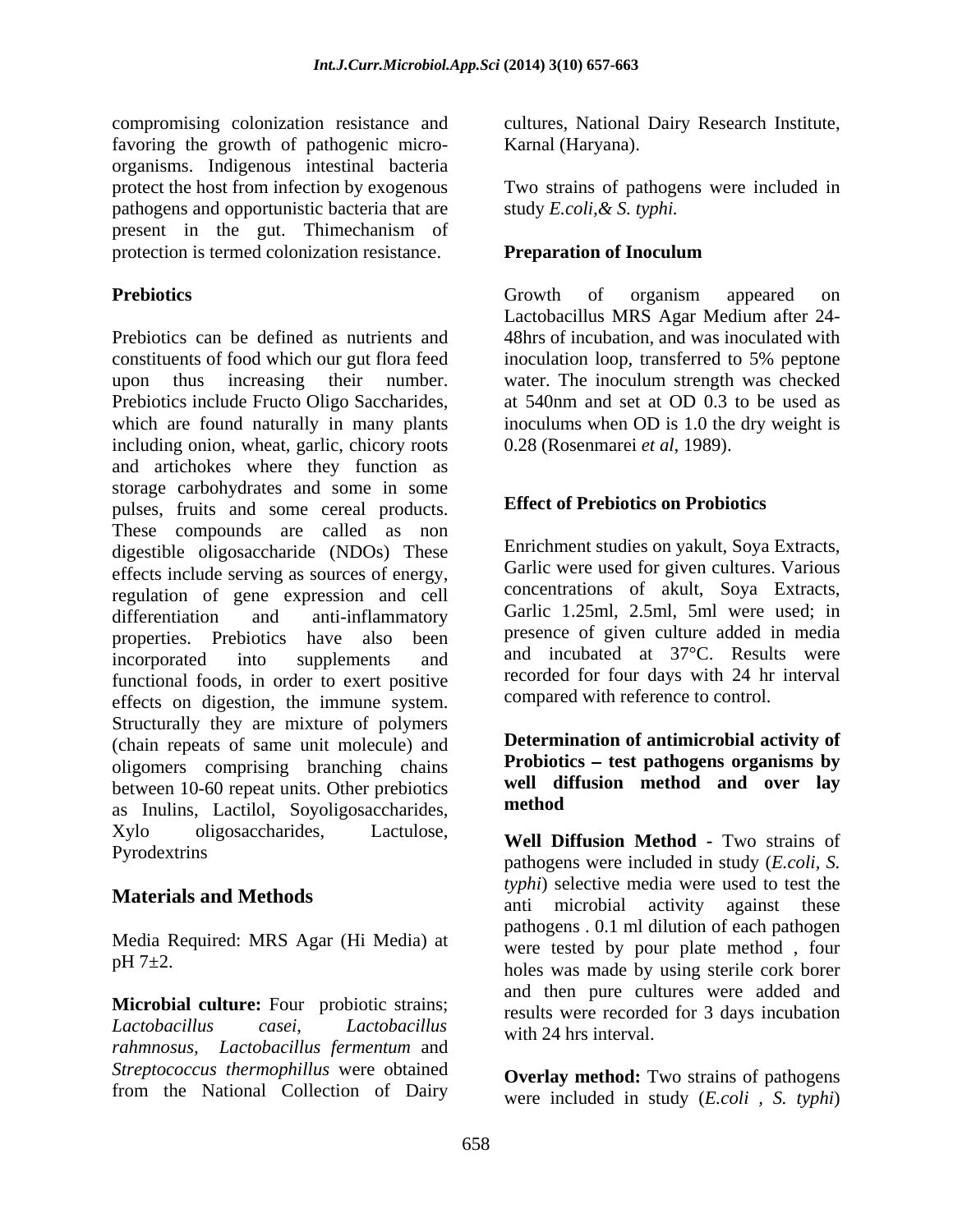microbial activity against these pathogens. 0.1 ml dilution of each pathogen were tested by pour plate method , incubated anaerobically for 4 days for growth , then an another layer of media having either pure culture and isolated culture was over laid over it , results were recorded after 4 days

The MRS broth supplemented with 1% lactic acid (pH 4 and 6), the MRS broth supplemented with the 1% acetic acid (pH **Probiotics – Test pathogens organisms by** 4), the MRS broth (pH 6.4) and were inoculated test pathogens incubated for 4 days at  $27^{\circ}$  C. Growth was recorded at 550

pH 4.5, 5.0, 5.5, 6.0 & were inoculated with<br>that all of the probiotic strains were test pathogens incubated for 4 days at  $27^0C$ .<br>Growth was recorded at 550 nm.

# **To determine heat stability**

With all standard and optimal conditions, cell free supernatants were treated at 50 0 **To determine if lactic acid solely** cell free supernatants were treated at 50<sup>0</sup>, **To determine if lactic acid solely**  $70^0$ ,  $90^0$ , and  $121^0$ C for 30 min and were **responsible for inhibition** inoculated with test pathogens, and incubated for 4 days at  $27^{\circ}$  C. Growth was

With all standard and optimal conditions, were diluted 4:1, 2:1, 1:1, 1:2and 1:4 in

selective media were used to test the anti MRS broth and inoculated with test pathogens incubated for 4 days at  $27^{\circ}$  C.  $\rm ^{0}$  C . Growth was recorded at 550 nm.

# **Results and Discussion**

# **Effect of Prebiotics on Probiotics**

anaerobic incubation The cell biomass production in response to **Metabolite Characterization** beans and Garlic were examined. The **To determine if lactic acid solely**  these prebiotics was used. According to data **responsible for inhibition** presented in tables there is linear increase in variable concentrations of yakult, Soya combination of variable concentration of growth upto 96 hr incubation period.

# **Determination of antimicrobial activity of Well Diffusion Method and Overlay method**

nm. Data presented in table given below involves **To determine effect of pH on anti** to sensitivity of test pathogens in presence **microbial activity** The cell free supernatants were adjusted to Result of the agar overlay method showed  ${}^{0}C$  . showing inhibiton against test microbial Growth was recorded at 550 nm.<br>
isolates . The spectrum of their antimicrobial the use of agar well method with reference of pathogens.Antimicrobial sensitivity showing zone of inhibition against *E.coli* that all of the probiotic strains activity varied.

# **Metabolite Characterization**

#### , 90 $^0$ , and 121 $^0$ C for 30 min and were responsible for inhibition  ${}^{0}C$  for 30 min and were responsible for inhibition **responsible for inhibition**

 ${}^{0}$  C . Growth was Results are summarized in table 4.5.1 (a) recorded at 550 nm. demonstrate that low pH alone inhibits **Culture Supernatant Minimum** lactic acid or 1% acetic acid To determine **Inhibitory Concentration** effect of pH on anti microbial activity. Table cell free supernatant of probiotic cultures properties of cell free supernatant for *L.*  growth of test pathogen with either 1% lactic acid or 1% acetic acid To determine 4.5.2 (a), (b), (c), (d) shows pH neutralization effects on anti microbial *rhamnosus , L. fermentum, L. casei, S.*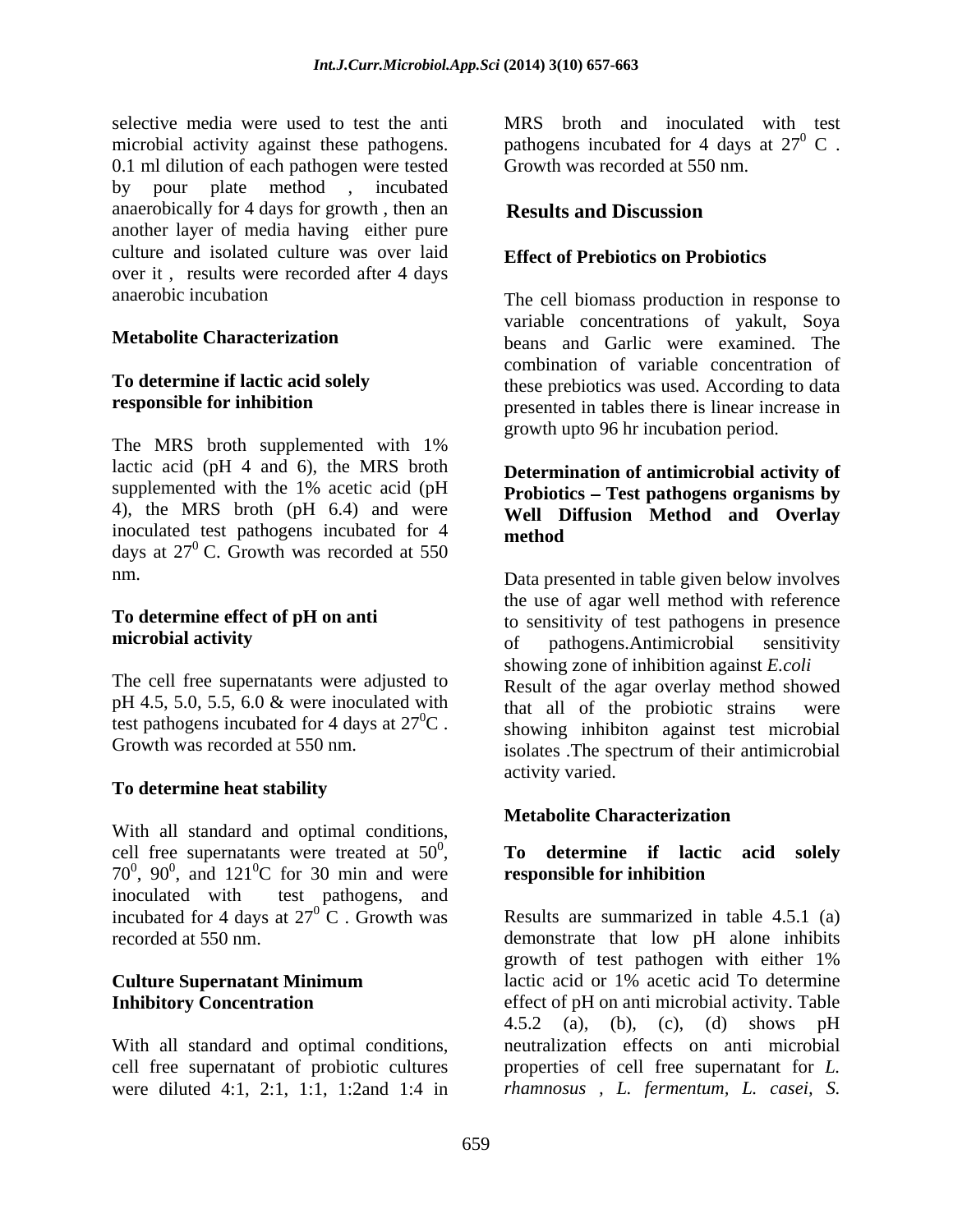*thermophillus* against test pathogen bacterialactivity against *E. coli* and *S. typhi* respectively. Adjustments were made in pH (0.5 increments) to supernatant between starting pH6.0 to pH4.5 before inoculation **Culture supernatant minimum inhibitory** with test pathogens. *L.rhamnosus* supernatant retained anti bacterial activity and against *S. typhi* at pH 5.5*. L. casei thermophillus* supernatant retained anti

at  $pH-6$ .

# **concentration**

against *E. coli* and *S. typhi* at pH-6*. L.* According to table given below ,dilutions of *fermentum* supernatant retained anti culture supernatant (4:1,2:1,1:1,1:2,and1:4) bacterial activity against *E. coli* at pH-4.5 were prepared in MRS broth to determine supernatant retained anti bacterial activity that will inhibit at a 1:2 dilution for *L.*  against *E. coli* and *S. typhi* at pH-4.5. *S. rhamnosus , L fermentum, L .casei* and no the minimum concentration of metabolites inhibition in *S. thermophillus*

| 2 Biomass<br>Table.2<br>concentration u<br>using Sova beans |  |
|-------------------------------------------------------------|--|
|                                                             |  |

| Conc.of            |                     |                  |                             |                             |                               |              |                                                                      |                               |                                                                      |
|--------------------|---------------------|------------------|-----------------------------|-----------------------------|-------------------------------|--------------|----------------------------------------------------------------------|-------------------------------|----------------------------------------------------------------------|
| <b>SOYA</b>        |                     | $1.5\%$          |                             |                             | $2.5\%$                       |              |                                                                      |                               |                                                                      |
| <b>BEANS</b> (%)   |                     |                  |                             |                             |                               |              |                                                                      |                               |                                                                      |
|                    |                     |                  |                             |                             |                               |              |                                                                      |                               |                                                                      |
|                    |                     | ntum<br>  nosus  | philus                      |                             | rham<br>ntum   nosus          | l philus -   | l ntum                                                               | ∣ terme                       | l thermo                                                             |
| Time               |                     |                  |                             |                             |                               |              |                                                                      | the control of the control of | nosus philus                                                         |
| $\vert$ period(Hr) |                     |                  | Cell Biomass (mg dry wt/ml) |                             |                               |              |                                                                      |                               |                                                                      |
|                    | 0.40<br>$1 \, 0.66$ | 0.3 <sub>1</sub> | 0.ZI                        | 0.60                        | $\blacksquare$ $\blacksquare$ | 0.28         | 10.65                                                                |                               | $\begin{array}{ c c c c c } \hline 0.20 & 0.21 \ \hline \end{array}$ |
|                    | 0.57<br>U.O5        | 0.65             |                             | 0.63                        | $\pm 0.65$                    | $\vert$ 0.57 | $ 0.53 $ 0.63                                                        |                               | $\begin{array}{ c c c c c } \hline 0.64 & 0.60 \hline \end{array}$   |
|                    | 0.66<br>- 1 U.S4    | 10.66            |                             | $\vert$ 0.82<br>$1\,0.64$   | 0.66                          | $\vert$ 0.69 | $0.63$ 0.75                                                          | 0.81                          | $\blacksquare$ 0.74                                                  |
|                    | $0.66$ 1.20         | 0.68             | 0.75                        | $\mid 0.64$<br>$\vert$ 1.21 | 0.66                          | $\vert$ 0.75 | $\begin{array}{ c c c c c } \hline 0.64 & 1.21 \ \hline \end{array}$ | 0.82                          | $\blacksquare$ 0.78                                                  |
|                    |                     |                  |                             |                             |                               |              |                                                                      |                               |                                                                      |



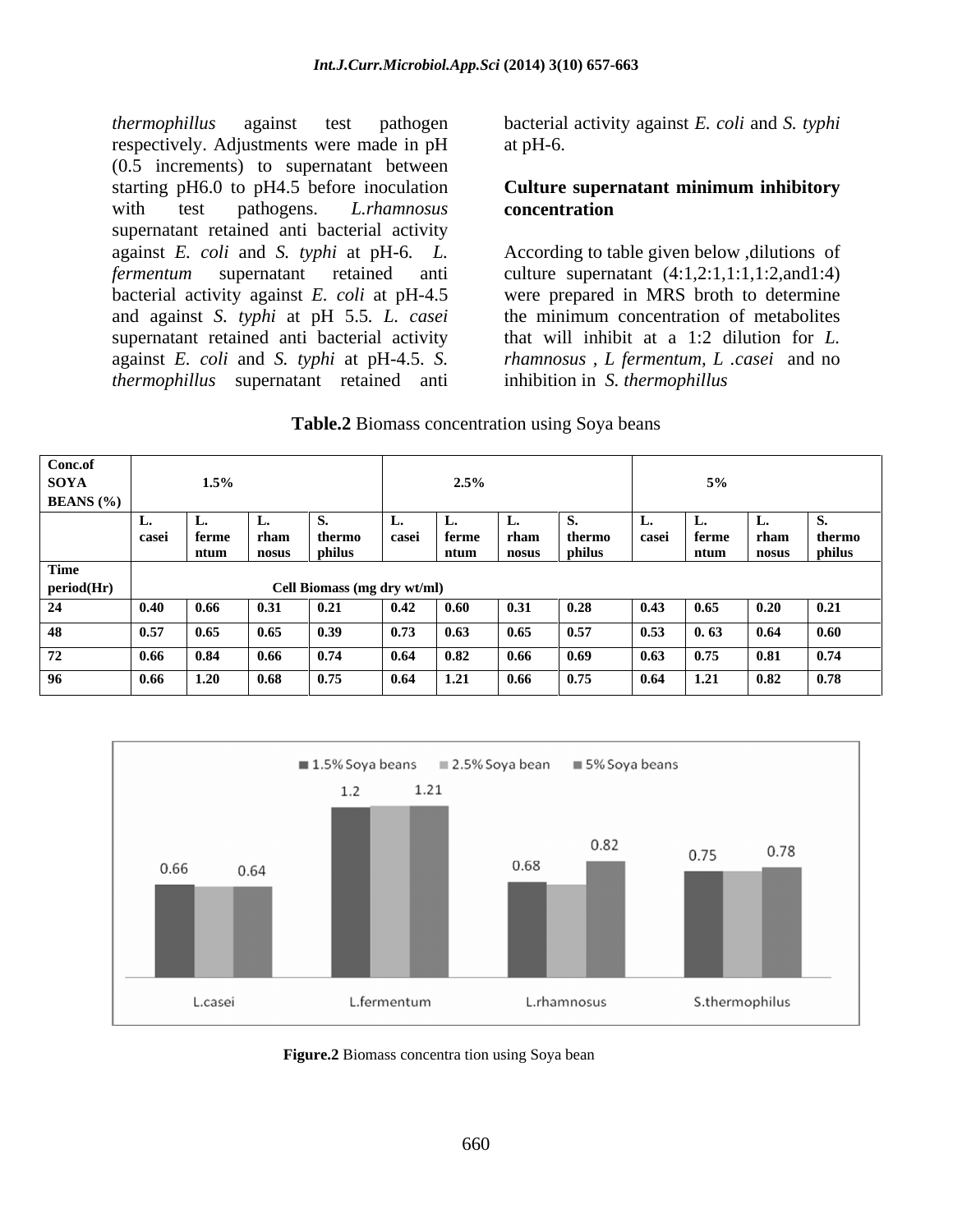### *Int.J.Curr.Microbiol.App.Sci* **(2014) 3(10) 657-663**

| Conc.of           |              |               |                  |                             |                     |                       |        |                      |                   |
|-------------------|--------------|---------------|------------------|-----------------------------|---------------------|-----------------------|--------|----------------------|-------------------|
| <b>GARLIC</b> (%) |              | $\mathcal{L}$ |                  |                             |                     |                       |        | 10%                  |                   |
|                   |              |               |                  |                             |                     |                       |        |                      |                   |
|                   |              |               |                  |                             |                     |                       |        |                      | tham I thermo     |
|                   |              | ntum nosus    |                  | philus                      |                     | ntum   nosus   philus |        |                      | ntum nosus philus |
| Time period       |              |               |                  |                             |                     |                       |        |                      |                   |
|                   |              |               |                  | Cell Biomass (mg dry wt/ml) |                     |                       |        |                      |                   |
|                   | 1039 104     |               |                  |                             |                     | 10.31                 | . U.S. | 0.43                 | $10.79$ 0.28      |
|                   |              | .             | <b>1055</b>      |                             | <b>1061</b>         | - 1065                | I 0.55 | 1053 1060            | l 0.56 l          |
|                   |              |               |                  |                             | l 061<br>III 64     | - 10.66               |        | 0.65                 | <b>1 0 69</b>     |
|                   | $\mathbf{u}$ | 1.0.64        | 0.55<br>l 0.69 - |                             | - 1 0.66 - 1 0.60 - | - 1 0.67              | 10.62  | $0.69$ $0.60$ $0.73$ | 0.68              |

**Table.3** Biomass concentration using Garlic



 **Figure.3** Biomass concentration using Garlic



 **Figures.4a, b, c & d** Results of Agar Well method (figures a&b)and overlay method (Figures c&d)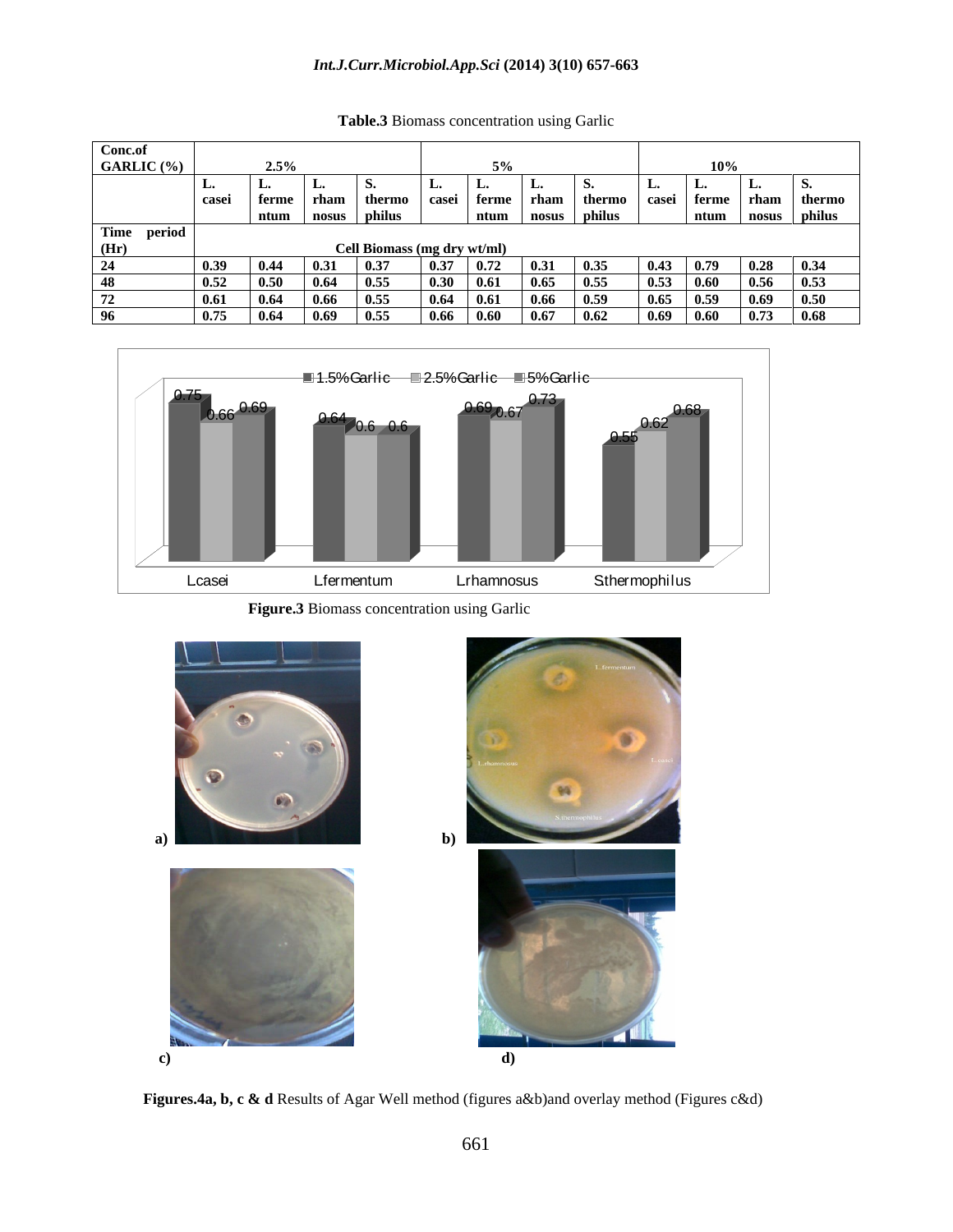### *Int.J.Curr.Microbiol.App.Sci* **(2014) 3(10) 657-663**

#### **Table.4** Zone of inhibition against test pathogens

|              | $70N$ E | (Diameter) OF INHIBITION |          |
|--------------|---------|--------------------------|----------|
|              | .casei  |                          | $\cdots$ |
| <b>J.COL</b> |         |                          |          |
| S.typ.       |         |                          |          |

### **Table.5** effects of acid on growth of test pathogens.

|          |                 | Lactic acid |                   |            |                   | Acetic acid |      |
|----------|-----------------|-------------|-------------------|------------|-------------------|-------------|------|
| Test     |                 |             |                   |            |                   |             |      |
| Organism | 0 <sub>hr</sub> | After       | days $\vert$ 0 hr | After      | days $\vert$ 0 hr | After       | days |
|          |                 | incubation  |                   | incubation |                   | incubation  |      |
| S.typhi  | 0.56            | 0.47        | 0.57              | 0.55       |                   | 0.39        |      |
| E.coli   | $\pm 0.53$      |             | 0.50              | 0.50       |                   |             |      |

### **Table.6** Effects of pH on growth of *E.coli*

|     |                 | Test pathogen E.coli |                 |        |                 |        |                  |        |  |  |  |  |  |  |
|-----|-----------------|----------------------|-----------------|--------|-----------------|--------|------------------|--------|--|--|--|--|--|--|
| UI. | L.rhamnosus     |                      | L.fermentum     |        | L.casei         |        | S .thermophillus |        |  |  |  |  |  |  |
|     | 0 <sub>hr</sub> | 3 days               | 0 <sub>hr</sub> | 3 days | 0 <sub>hr</sub> | 3 days | 0 <sub>hr</sub>  | 3 days |  |  |  |  |  |  |
| 4.5 | 0.331           | 0.279                | 1.585           | 1.25   | 0.88            | 1.58   | 0.95             | 1.33   |  |  |  |  |  |  |
| 5.0 | 0.331           | 0.46                 | 1.43            | 1.26   | 0.88            | 1.70   | 0.92             | 1.37   |  |  |  |  |  |  |
| 5.5 | 0.33            | 0.52                 | 1.26            | 1.70   | 0.92            | 1.33   | 0.86             | 1.70   |  |  |  |  |  |  |
| 6.0 | 0.33            | 0.27                 | 1.36            | 1.307  | 0.90            | 0.74   | 0.90             | 0.55   |  |  |  |  |  |  |

### **Table.7** Effects of pH on growth of *S.typhi*

|     |                          |                                | Test pathogen <b>S.typhi</b> |        |        |              |                      |                               |
|-----|--------------------------|--------------------------------|------------------------------|--------|--------|--------------|----------------------|-------------------------------|
|     | L.rhamnos                |                                | . еннешш                     |        | L.case |              | S .thermophillu      |                               |
|     | $\mathbf{v}$ in          | $\overline{d}$ ovzo<br>, yay s |                              | 3 davs | () hr  | 3 days       | $\vee$ III           | 3 days                        |
| +.ບ | .<br>$^{\circ}$<br>0.001 | 0.270                          |                              | I.IO   |        | 1.67         | 0.82                 | $\mathbf{1} \cdot \mathbf{1}$ |
| 5.0 | 0.331                    |                                | 1.50                         | 1.90   |        | 1.64         | 0.86                 | 1.87                          |
| 5.5 | 0.33                     | - 0.52<br>, <i>, , ,</i>       | $-$                          |        |        | 1.70<br>1.70 | $\ddot{\phantom{0}}$ | 1.90                          |
| 6.0 | 0.33                     | 0.27                           | $\sqrt{1}$<br>1.21           | 1.10   | 1.06   | 0.86         | 0.89                 | 0.73                          |

**Table .8** showing Minimum inhibitory concentration L. rahmnosus, L.fermentum, L.casei & S .thermophillus against *E.coli*

|           |              |                    | Test pathogen E.coli   |            |         |               |                 |                         |  |  |  |  |  |  |
|-----------|--------------|--------------------|------------------------|------------|---------|---------------|-----------------|-------------------------|--|--|--|--|--|--|
| Ratio     | L.rhamnosu   |                    | L.termentum            |            | L.casei |               | S .thermophillu |                         |  |  |  |  |  |  |
|           | $\vert$ 0 hr | 2days              | 0 <sub>hr</sub>        | 2 days     | 0 hr    | 2 days        | 0 <sub>hr</sub> | $\sqrt{2} \text{ days}$ |  |  |  |  |  |  |
| 1:2       | 0.88         | $\vert 0.38 \vert$ | 0.937                  | 2.38       |         | 0.71          |                 | 3.55                    |  |  |  |  |  |  |
| 1:4       | $\vert$ 1.15 | - 1.11             | 0.99                   | 3.18       | 1.03    | - 774<br>ب. ر | 1.5             | 3.41                    |  |  |  |  |  |  |
| $\cdot$ . | 1.09         | $ 0.43\rangle$     | $\overline{1}$<br>1.44 | <b>2.4</b> | 0.58    | 12.2          | $\cdots$        | 3.95                    |  |  |  |  |  |  |
| .         | 1.21         | 1.04               |                        | 2.62       | 1.28    | -2.8          | 0.77            | 2.28                    |  |  |  |  |  |  |
|           | 0.93         | L O 92             | 1.41                   | 2.87       | 1.4     | 2.55          | 0.69            | 2.04                    |  |  |  |  |  |  |